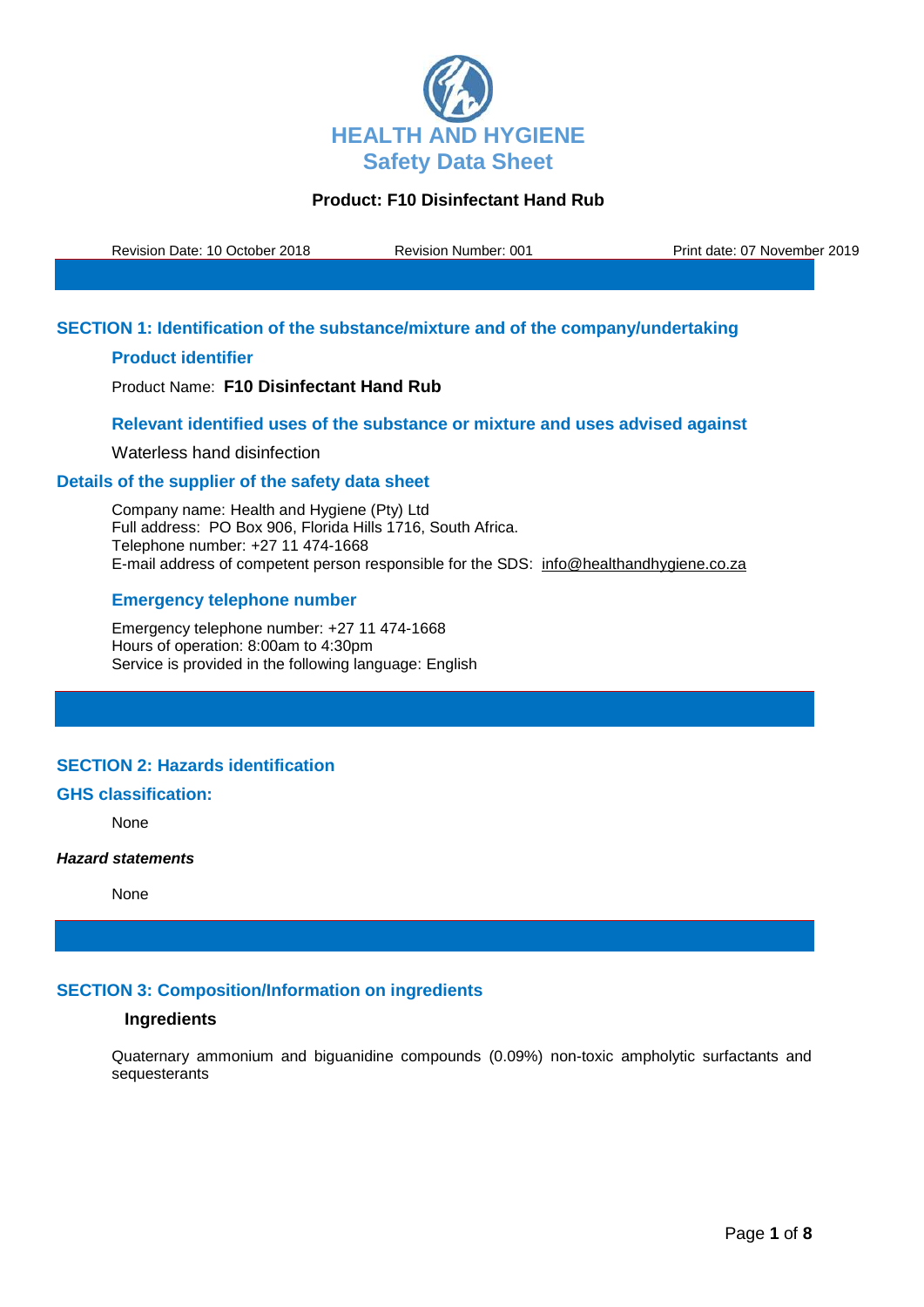

Revision Date: 10 October 2018 Revision Number: 001 Print date: 07 November 2019

#### **SECTION 4: First aid measures**

# *Following contact with eyes*

Rinse cautiously with water for several minutes. Remove contact lenses, if present and easy to do. Continue rinsing.

*Following skin contact* None

*Following inhalation* None

*Following ingestion* Do not induce vomiting. Wash out mouth thoroughly with water.

**Advice to Doctor** Treat symptomatically.

## **SECTION 5: Fire-fighting measures**

# **Suitable Extinguishing media**

Use appropriate fire extinguisher for surrounding environment.

#### **Hazards from Combustion Products**

Non-combustible material.

#### **Specific Hazards Arising from the chemical**

This product is non-combustible. However heating can cause expansion or decomposition leading to violent rupture of containers.

## **Special protective equipment and precautions for fire fighters**

No special precautions required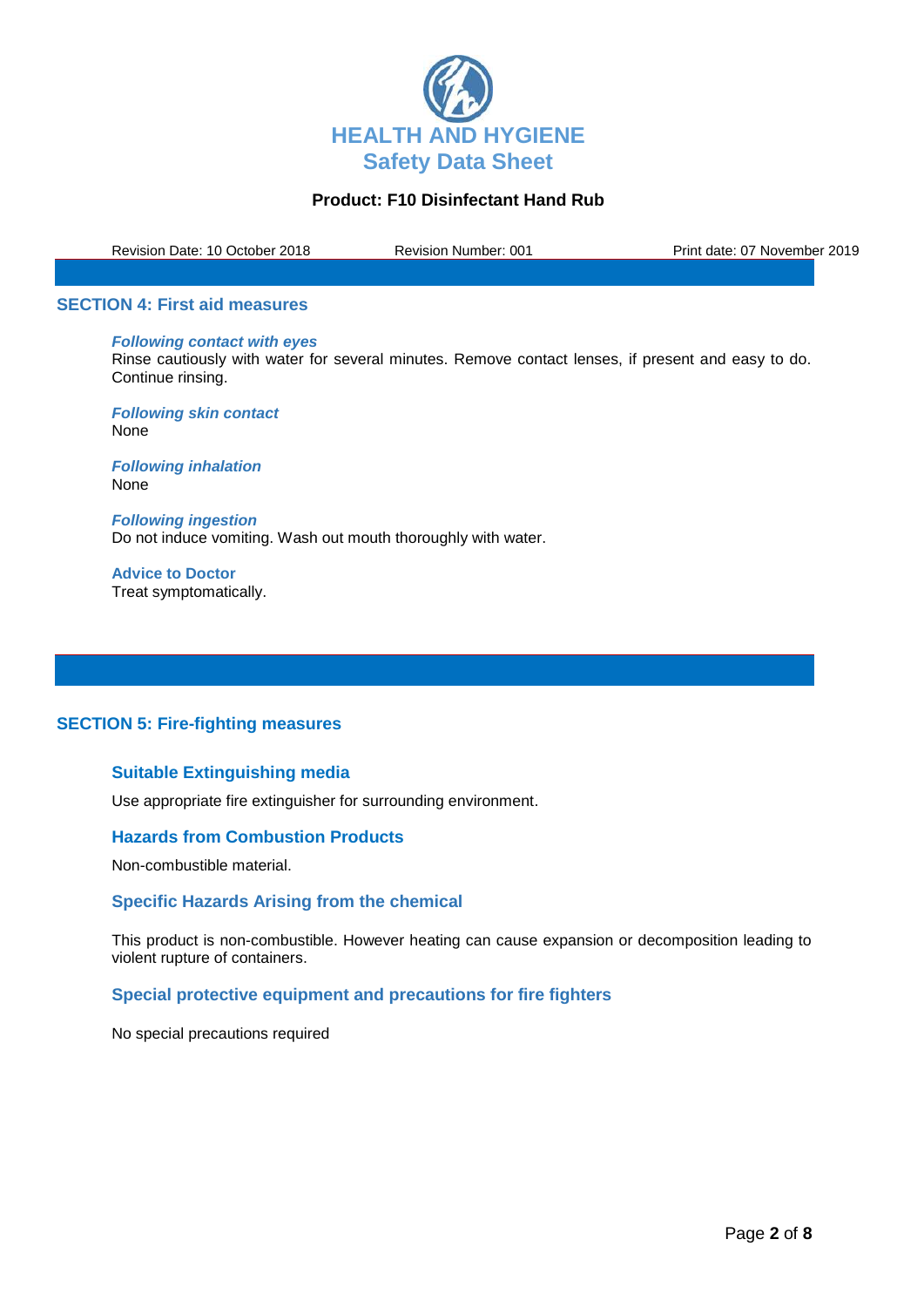

Revision Date: 10 October 2018 Revision Number: 001 Print date: 07 November 2019

### **SECTION 6: Accidental release measures**

## **Personal precautions, protective equipment and emergency procedures**

No special precautions are required. Dispose of waste according to the applicable local and national regulations.

#### **Environmental precautions**

If contamination of sewers or waterways occurs inform the local water and waste management authorities in accordance with local regulations.

#### **Methods and materials for containment and clean up**

If possible contain the spill. Place inert absorbent material onto spillage. Collect the material and place into a suitable container. Do not dilute material but contain it

#### **SECTION 7: Handling and storage**

#### **Precautions for safe handling**

No special precautions are required

#### **Conditions for safe storage, including any incompatibilities**

Store in a cool, dry, well ventilated area, out of direct sunlight. Store in suitable, labelled containers. Keep containers tightly closed. Store away from incompatible materials. Ensure that storage conditions comply with applicable local and national regulation.

#### **SECTION 8: Exposure controls/personal protection**

### **Occupational exposure limit values**

No exposure standards have been established for the mixture. However, over-exposure to some chemicals may result in enhancement of pre-existing adverse medical conditions and/or allergic reactions and should be kept to the least possible levels.

#### **Biological Limit Values**

No biological limits allocated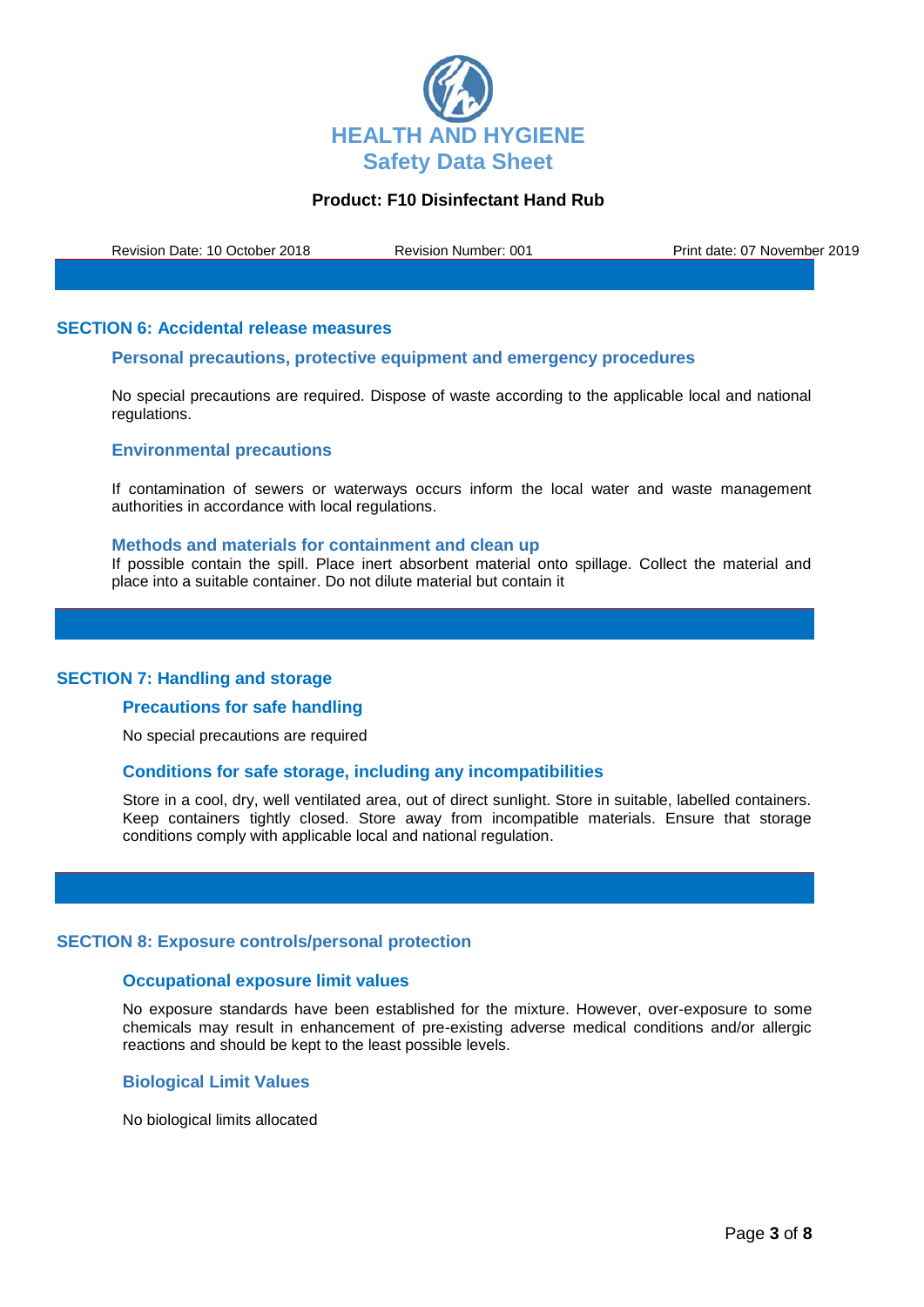

Revision Date: 10 October 2018 Revision Number: 001 Print date: 07 November 2019

# **Appropriate Engineering Controls**

No engineering controls required

## **Respiratory Protection**

No respiratory protection required

**Eye Protection**

None required

**Hand Protection**

None required

## **SECTION 9: Physical and chemical properties**

| Appearance:                  | Pink liquid        |
|------------------------------|--------------------|
| Odour:                       | Lightly fragranced |
| Odour threshold:             | not available      |
| pH:                          | 6.5                |
| Melting point/freezing point | not available      |
| Boiling point:               | $100^{\circ}$ C    |
| Flash point:                 | not available      |
| Evaporation rate             | not available      |
| Flammability:                | not combustible    |
| Vapour pressure:             | not available      |
| Vapour density (air=1)       | not available      |
| Density:                     | 1.00               |
| Solubility in water:         | soluble            |
| <b>Partition coefficient</b> | not known          |
| Auto-ignition temperature    | not available      |
| Decomposition temperature    | not available      |
| Viscosity                    | 1mpa               |

# **SECTION 10: Stability and reactivity**

## **Chemical stability**

Stable under normal conditions of storage and handling.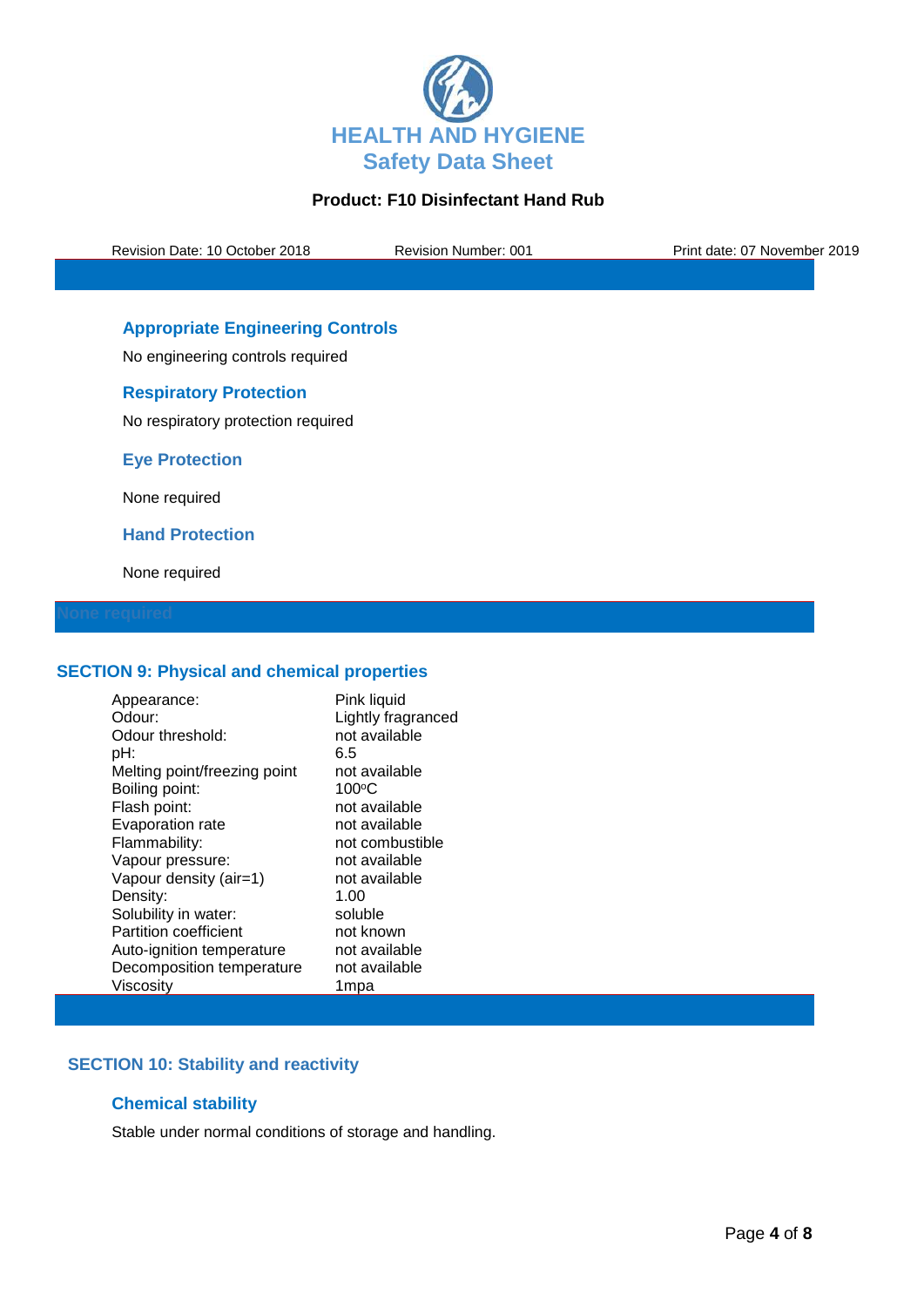

Revision Date: 10 October 2018 Revision Number: 001 Print date: 07 November 2019

## **Possibility of hazardous reactions**

Stable under normal conditions of storage and handling

**Conditions to Avoid** Do not mix with soaps and other chemicals.

**Incompatible materials** Anionic detergents / chemicals.

**Hazardous Decomposition Products** Not available

**Possibility of hazardous reactions** Not available

## **SECTION 11: Toxicological information**

This product does not contain any ingredients at levels classified as hazardous by GHS.

| <b>Toxicity</b>                                                |                                                                       |
|----------------------------------------------------------------|-----------------------------------------------------------------------|
| <b>Acute Oral Toxicity:</b>                                    | <b>None</b>                                                           |
| <b>Acute Dermal Toxicity</b>                                   | None                                                                  |
| Acute Eye Irritation                                           | None                                                                  |
| Acute Dermal Irritation                                        | None                                                                  |
| <b>Acute Inhalation Toxicity</b>                               | None                                                                  |
| <b>Skin Sensitization</b>                                      | Not considered to be a sensitiser                                     |
| Carcinogenicity, mutagenicity<br>And toxicity for reproduction | Not considered to be carcinogenic, mutagenic or toxic to reproduction |

## **Ingestion**

Ingestion of this product may irritate the gastric tract causing nausea and vomiting.

**Inhalation** None

**Skin** None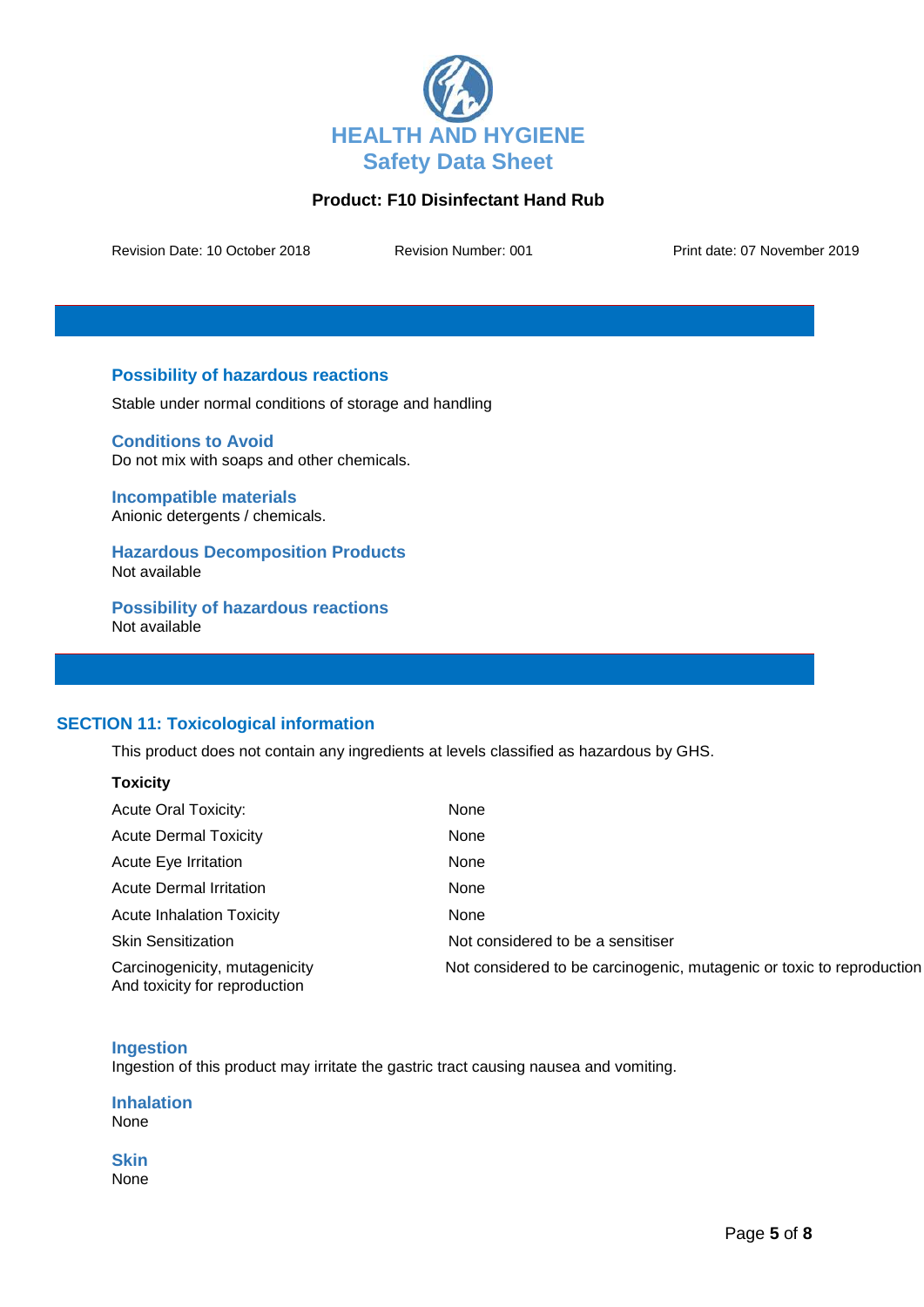

Revision Date: 10 October 2018 Revision Number: 001 Print date: 07 November 2019

**Eye** None

**Respiratory sensitation** Not a respiratory sensitiser.

**Skin Sensitisation** Not a skin sensitiser.

**STOT-single exposure** Not expected to cause toxicity to a specific target organ.

**STOT-repeated exposure** Not expected to cause toxicity to a specific target organ.

**Aspiration Hazard** Not expected to be an aspiration hazard.

# **SECTION 12: Ecological information**

**Eco toxicity** The available ecological data is given below.

**Persistence and degradability** Biodegradable

**Mobility** Not mobile

**Bioaccumulative Potential** Not available

**Other Adverse Effects** Not available

**Environmental Protection** Not available.

**Acute Toxicity – Fish** Not available

**Acute Toxicity – Daphnia** Not available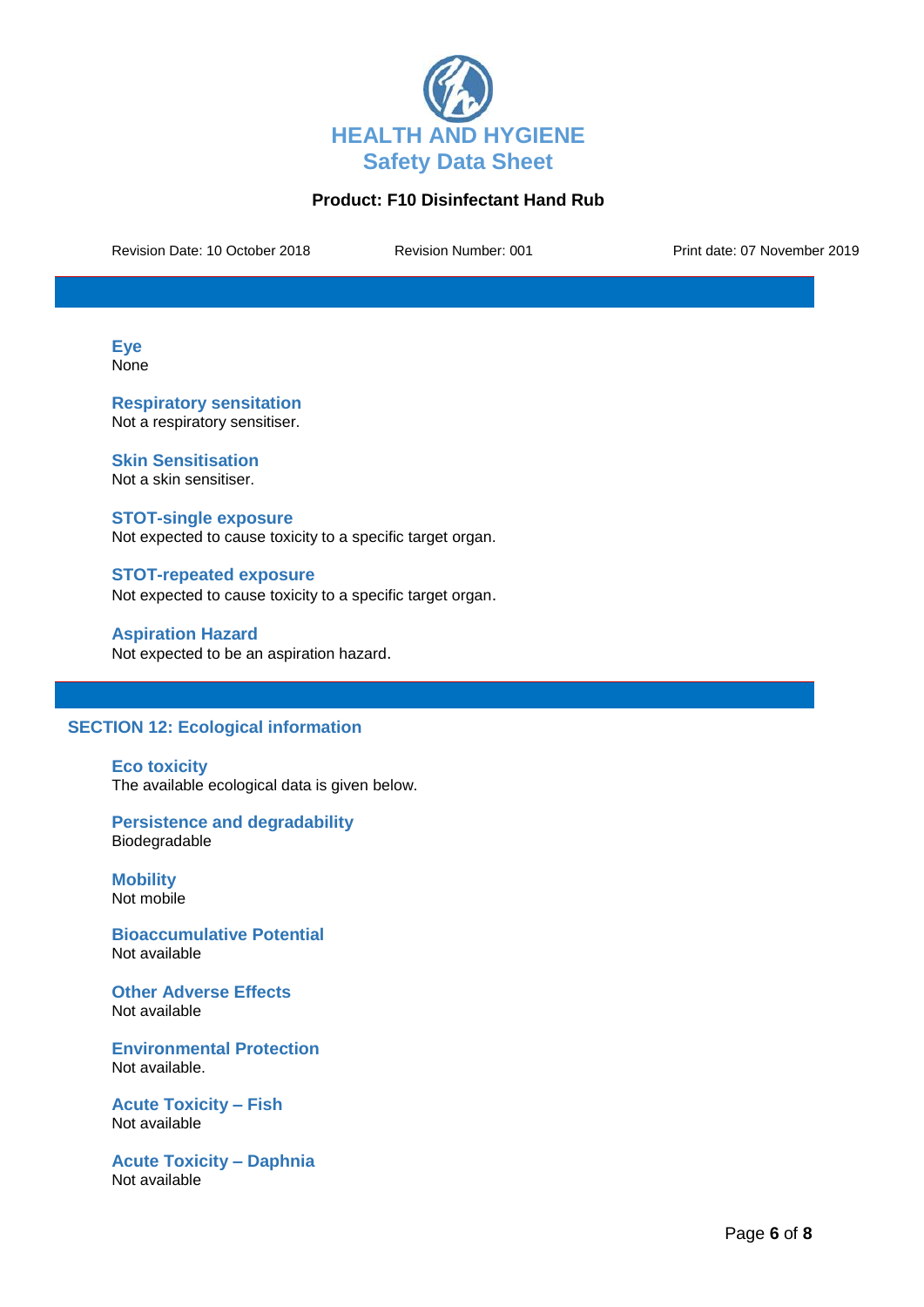

Revision Date: 10 October 2018 Revision Number: 001 Print date: 07 November 2019

## **SECTION 13: Disposal considerations**

Soak up on an inert material e.g. dry earth and dispose of in an area approved by local authority.

## **SECTION 14: Transport information (according to SANS 10228 and 10229-1)**

UN Number: None allocated UN Proper Shipping Name: None allocated

**Transport Hazard Classes** None allocated

**IMDG Marine pollutant** No

# **SECTION 15: Regulatory information**

Not classified as Hazardous according to SANS 10234:2008: Globally Harmonised System of Classification and labelling of Chemicals (GHS)

## **SECTION 16: Other information**

### **16.1 Abbreviations and acronyms**

CAS Chemical Abstracts Service<br>
PBT Persistent, bio-accumulative PBT Persistent, bio-accumulative and toxic<br>REACH Registration. Evaluation and Authorisa REACH Registration, Evaluation and Authorisation of Chemicals<br>SDS Safety Data Sheet Safety Data Sheet vPvB Very persistent, very bio-accumulative w/w Weight by weight